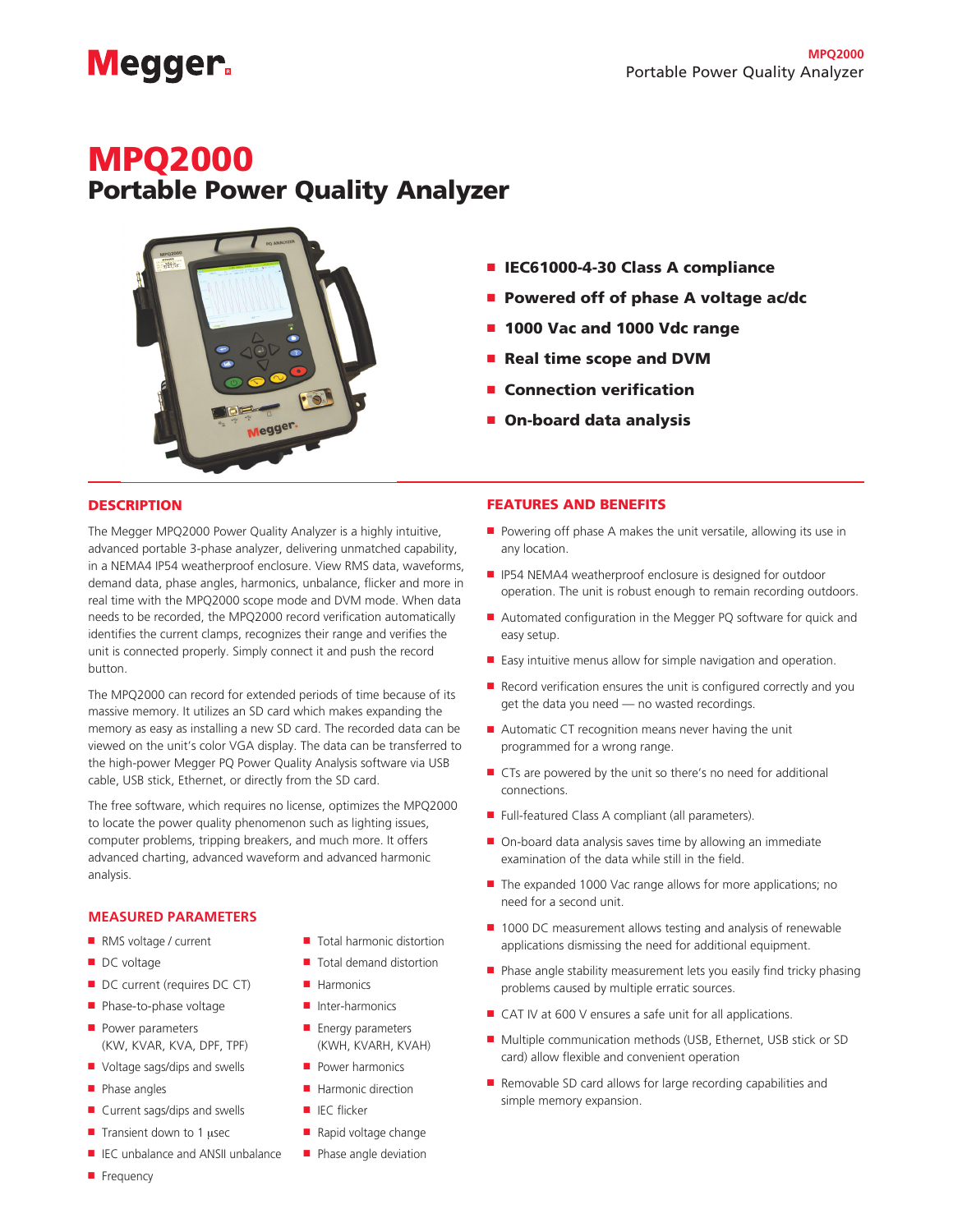## **Megger**

#### **APPLICATIONS**

Using experience gained from supplying a multitude of analyzers to a large number of utilities, industries and service providers, Megger has designed the most versatile unit available today. Some of the applications include the following:

- Compliance testing to any PQ standard
- Power factor studies
- Load studies and load balancing
- Billing verification
- Substation monitoring
- Capacitor bank sizing
- Transformer analysis and de-rating
- Motor troubleshooting and inrush testing
- Switchgear and component failure
- Tripping breakers
- Equipment tripping offline
- Dimming/surging lighting
- Lamp flicker analysis
- Neutral overheating

#### SPECIFICATIONS

#### **Input Power**

Phase A 90-600V 50Hz/60Hz or 105-600V DC Aux Input Power - 120/240 V, 50/60 Hz

#### **Battery**

NiMH battery pack Discharge time – 6.5 hours Recharge time – 3 hours

**Data storage** External SD card

#### **Communication**

USB communications Ethernet communications USB stick for data and configuration file transfer SD card for direct data transfer

#### **Environmental**

Operating: -20° C to 50° C (-4° F to 122° F) Storage: -30° C to 60° C (-22° F to +140° F) Relative humidity: 0-95% non-condensing

#### **Case**

NEMA4 ruggedized enclosure IP54 when closed

#### **Display**

Backlit 11.5 cm x 8.5cm color VGA

#### **Compliance**

Safety/EMC/Vibration IEC61000-4-30 IEC61000-4-15 IEC61000-4-27 IEC61010-1 CE certified

#### **Dimensions**

246 mm x 215 mm x 162 mm (9.68 in. x 8.46 in. x 6.38 in.)

#### **Weight**

Standard unit: 2.27 kg (5 lbs)

#### **Voltage Channels**

4 voltage channels Voltage range: 0 to 1000 V AC / 0 – 1000 V DC Voltage accuracy: ±0.1% per IEC61000-4-30 Crest factor: 1.5

#### **Current Channels**

5 current channels Current range: 0 to 6000 A (CT Dependent) Current accuracy: ±1% per IEC61000-4-30 Crest factor: 4.0

#### **Sampling Rate**

256 samples per cycle RMS. 1 MHz transient sampling rate

#### **Measurement Parameters**

RMS voltage RMS current Sags / dips / swells Transients (1 µsec) Sub-cycle events 64 usec (notching, noise) Rapid voltage change Phase angle stability IEC Unbalance ANSII Unbalance Power (KW, KVAR, KVA, DPF & TPF) Energy (KWH, KVARH & KVAH) Phase Angle THD TDD Harmonics Inter-Harmonics Power Harmonics Harmonic Direction Flicker Waveform Capture Frequency

#### **Software**

Windows compliant (XP, Win 7, 8, 10)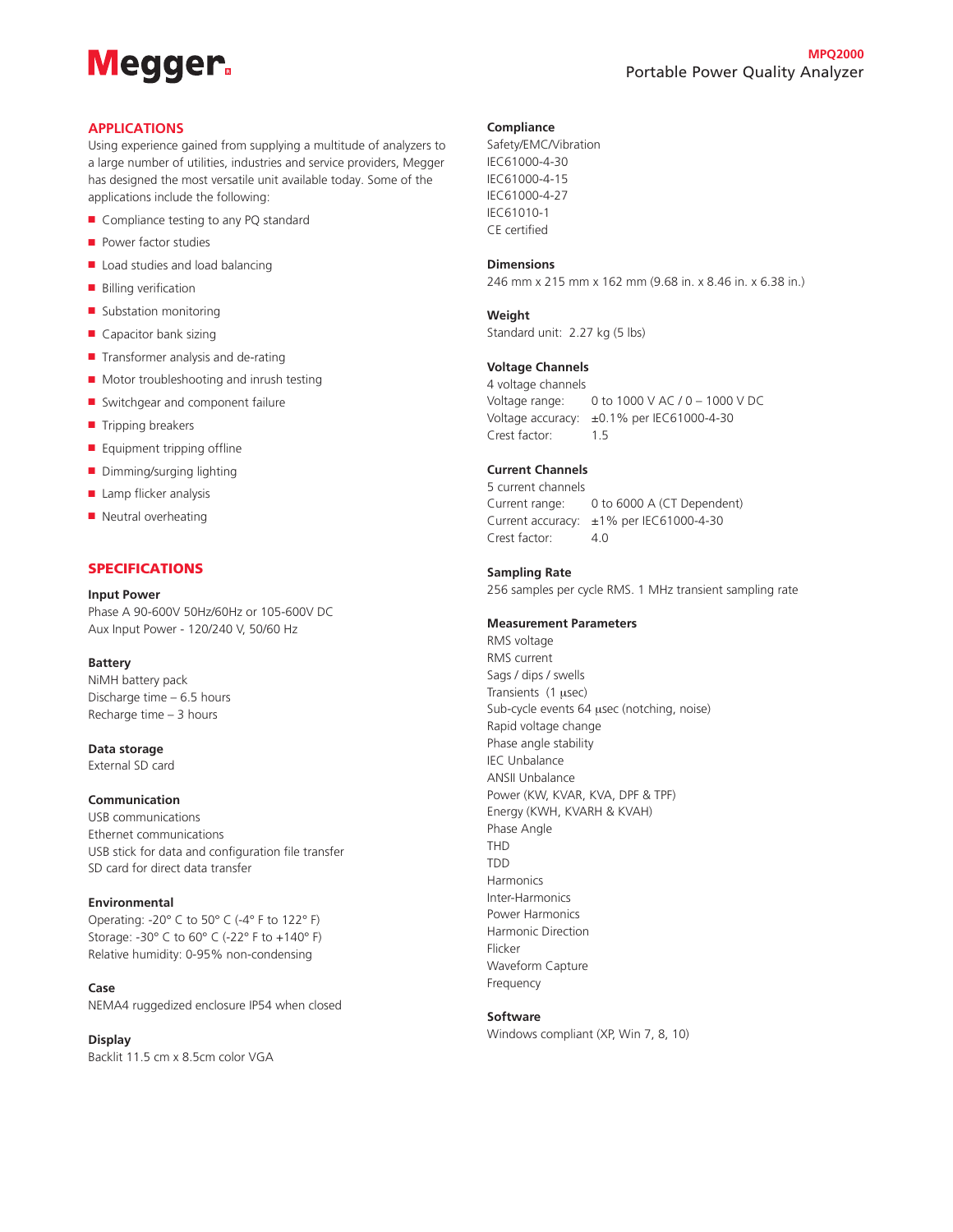

#### **ACCESSORIES**

| <b>CP-1000WCE</b> | 1000 A split core CT                 |
|-------------------|--------------------------------------|
| $CP-100CE-ID$     | 100 A split core CT                  |
| $CP-20CE-ID$      | 20 A split core CT                   |
| $CP-5CE-1D5$      | A split core CT                      |
| $CP-600DC-ID$     | 600 A split core AC/DC current clamp |

#### **MCCV Rain Tight Flexible Current Clamps**

These flexible rain tight CTs have four current ranges that are all self-identifying.

The current clamps are powered from the MPQ2000 Analyzer and come in two different diameters (18 cm and 27 cm).

Ranges includes 60 A, 600 A, 3000 A and 6000 A.

#### **MPQ2000 Voltage Lead Set**

Kit of 4 differential voltage leads.

Includes 4 voltage leads, 3 jumper leads and 1 ground lead.

Range = 0 to 1000 Vac / Vdc.

Voltage leads come with a kit of multi-color clip on bands. Configure the voltage leads to match the color code configuration.

CAT IV @ 600 V.

#### **MPQ2000 Voltage Lead Fuse Adapters**

Optional fuse adapter kit. This adapter connects to the MPQ2000 standard fuse lead.

Includes 4 adapters with multiple color straps.

Fuses come with a kit of multi-color clip on bands. Configure the fuse adapters to match the color code of your voltage lead.





CP-5CE-ID, CP-20CE-ID, CP-100CE-ID CP-1000WCE





MCCV6000-18 MCCV6000-27

CP-600DC-ID